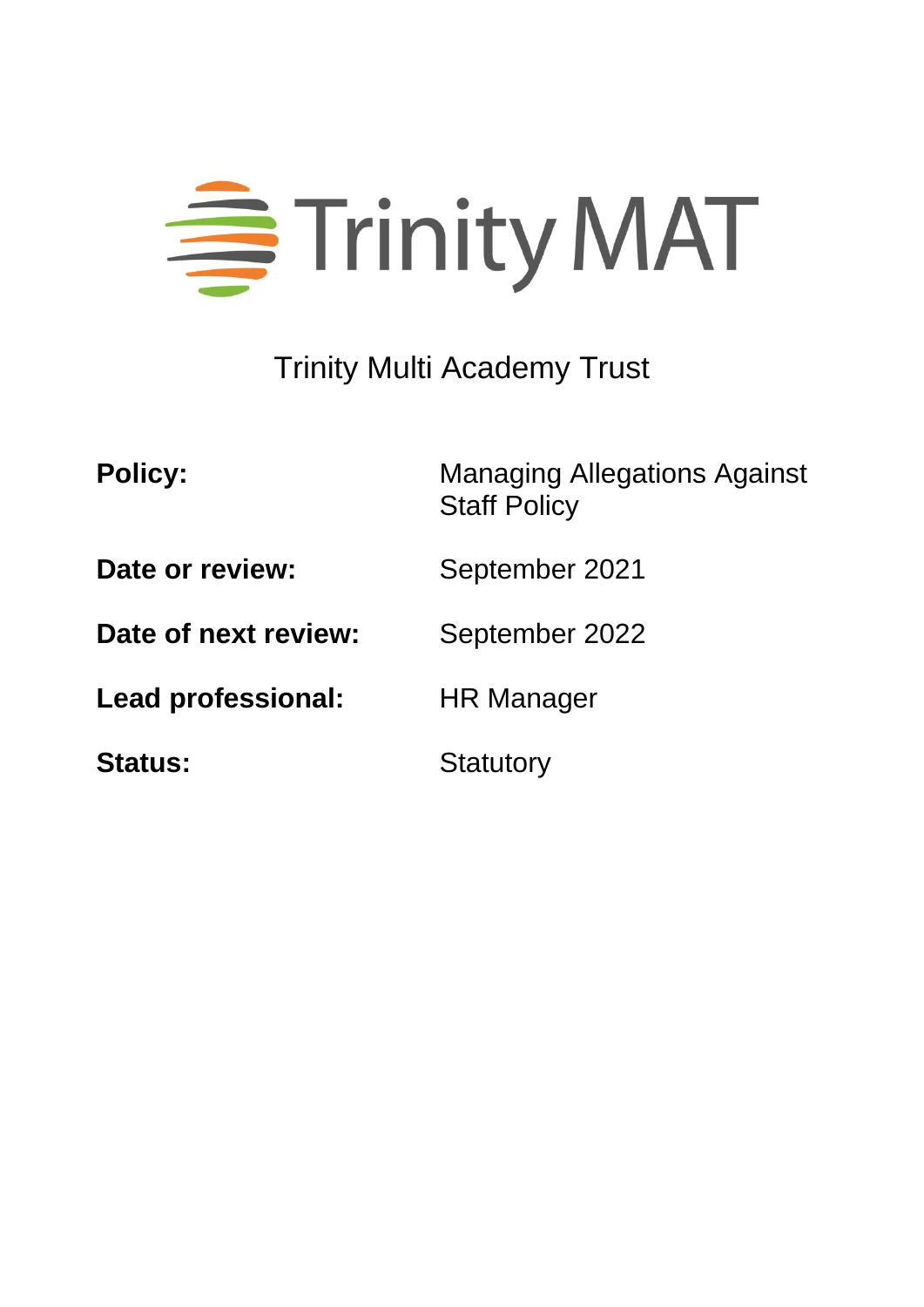# **1. Purpose of policy and guiding principles**

- 1.1. The purpose of this policy and related procedures is to provide a clear and consistent approach for managing allegations made against members of staff.
- 1.2. The purpose of this policy is:
	- to comply with Department for Education guidance ("Working Together to Safeguard Children 2018" and "Keeping Children Safe in Education 2021") and any subsequent guidance.
	- to provide a consistent and transparent approach to how allegations made against a member of staff will be dealt with.
	- to establish a process which is fair to all employees.
- 1.3. All matters relating to allegations are dealt with under the trust's child protection procedures and, therefore, confidentiality is essential. Information should be shared on a "need to know" basis only and all documentation should be carefully stored.
- 1.4. This policy covers all members of staff (regardless of their contract of employment), supply teachers and any volunteers who are engaged within the trust. The term 'member of staff' is used throughout this policy, but applies to individuals who are employed, or engaged in these capacities, including volunteers.
- 1.5. The trust has a duty of care towards its employees. Effective support will be provided for an employee facing an allegation and the trust will undertake to deal with the matter efficiently, fairly and consistently. This is to provide protection for the child as well as supporting the adult.
- 1.6. The trust has a legal duty to make a referral to the DBS where they think that an individual has engaged in conduct that harmed (or is likely to harm) a child; or if a person otherwise poses a risk of harm to a child.

# **2. Links with other policies or legislation**

- 2.1. This policy links with terms and conditions of employment for all staff.
- 2.2. Trinity Multi Academy Trust will treat all employees equally, in accordance with the Equality Policy.
- 2.3. This policy is underpinned by the principals of the Children's Act, Education Act and Data Protection legislation.
- 2.4. This policy links to the Staff Disciplinary policy, the complaint procedure and the suite of Child Protection and Safeguarding policies.
- 2.5. This policy is supported by the Staff Code of Conduct and Child Protection training.

# **3. Consultation**

- 3.1. This policy has been developed in consultation with recognised Trade Unions.
- 3.2. The policy was approved by Directors after consultation with the recognised Trade Unions.

# **4. Definitions**

- 4.1. For the purposes of this policy an allegation against a member of staff is defined as a complaint or a concern about a member of staff who has;
	- behaved in a way that has harmed a child, or may have harmed a child;
	- possibly committed a criminal office against, or related to, a child; or
	- behaved towards a child or children in a way that indicates he or she would pose a risk of harm if they work regularly or closely with children.
- 4.2. Allegations may be received in a variety of ways, including:
	- direct complaint by a student to another staff member.
	- direct complaint by a parent/carer to another staff member.
	- concerns raised by parties who may have been told about, or witnessed, abuse.
	- direct contact by parent/carer to the local authority, or other external agency.
	- anonymous referral.
	- direct complaint to the assessment team or the police.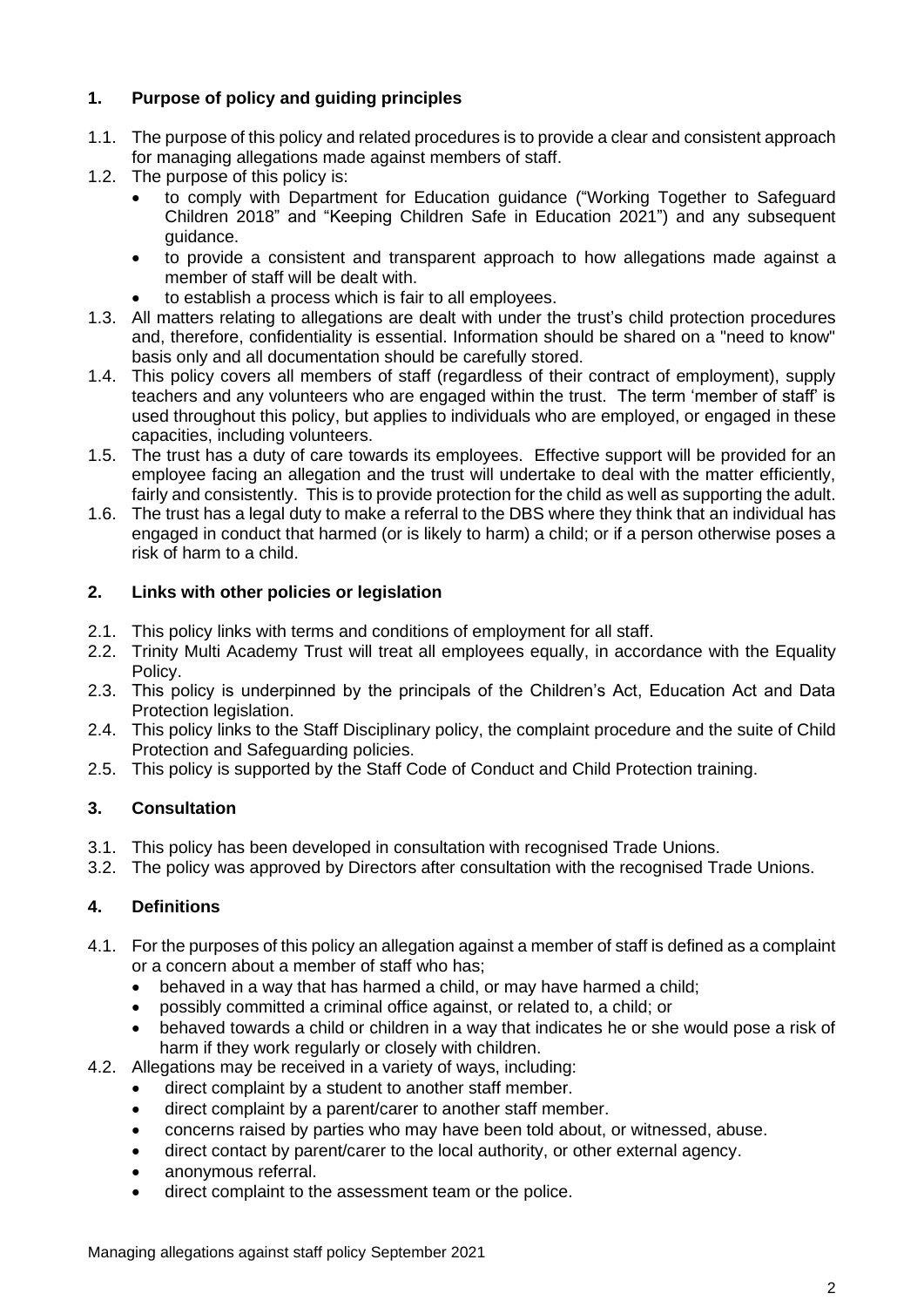- 4.3. This policy only covers allegations about a member of staff, where a student is involved. Where students are not involved in a complaint, this will be dealt with through the staff disciplinary or grievance policies, depending on the nature of the issue.
- 4.4. Should the allegation be made against the Principal then this should be brought to the attention of the Chair of the Local Governing Board immediately. In such cases where the policy refers to the involvement of the Principal then "the Chair of the Governing Body" should be substituted for "the Principal".
- 4.5. Should the allegation be made against the CEO then this should be brought to the attention of the Chair of the Board of Directors immediately. In such cases, where the policy refers to the involvement of the CEO then "the Chair of the Board" should be substituted for "the Principal".
- 4.6. In an academy, the Chair of the Local Governing Body is contactable via the Clerk to the LGB, and contact information is in the Staff Code of Conduct.

# **5. Procedure**

- 5.1. The procedure for how the trust will deal with allegations against staff and volunteers is outlined in **Appendix 1.**
- 5.2. The procedure for how the trust will deal with allegations against staff and volunteers that are likely to follow a criminal process is outlined in **Appendix 2.**
- 5.3. The procedure for how the trust will deal with allegations made against the Principal, or CEO is outlined in **Appendix 3.**

## **6. Supporting employees**

- 6.1. Individuals should be informed of concerns or allegations as soon as possible, along with a likely course of action (unless there is a specific reason why this cannot happen, such as instructions from the police or Local Authority Designated Officer, also known as "LADO"). Individuals should be kept informed of the progress of the matter and any relevant work-related issues. Social contact between the individual and work colleagues should not be prevented, unless this is likely to be prejudicial to gathering or presenting evidence.
- 6.2. Being the subject of an allegation is likely to cause distress to the member of staff. It can also cause distress to the wider academy or trust community. The trust is able to provide external support, through the approved counselling service or occupation health provider.
- 6.3. When a member of staff is suspended they will be provided with a named senior leader, to contact during their suspension.
- 6.4. Employees will also be advised to seek advice from their professional association or an appropriate work colleague.
- 6.5. Any press enquiries will respect the confidential nature of the matter and will be dealt with by the Chief Operating Officer.

### **7. Confidentiality**

- 7.1. Parents/carers should be told of an allegation as soon as possible or as soon as agreed by the designated officer (also known as the 'LADO'). Parents/carers should be kept informed of the progress of any the investigation.
- 7.2. Parents/carers are entitled to know the outcome of the case (when criminal prosecution is not involved) including the outcome of any disciplinary process. The deliberations of the hearing and the information presented at the hearing cannot be disclosed; however, a summary of the outcome can be shared, in confidence.
- 7.3. Parents/carers should be made aware of the prohibition on reporting or publishing allegations (outlined in the Education Act 2002). Parents should be advised to seek legal advice in these situations.
- 7.4. The employer will make every effort to maintain confidentiality and guard against unwanted publicity during an investigation. The Education Act provides restrictions on the publication of material that can identify staff or students. This includes publication via social media.
- 7.5. The trust will refer to the LADO for advice on press speculation, breaches of reporting restrictions and any press enquiries will be dealt with by the Chief Operating Officer.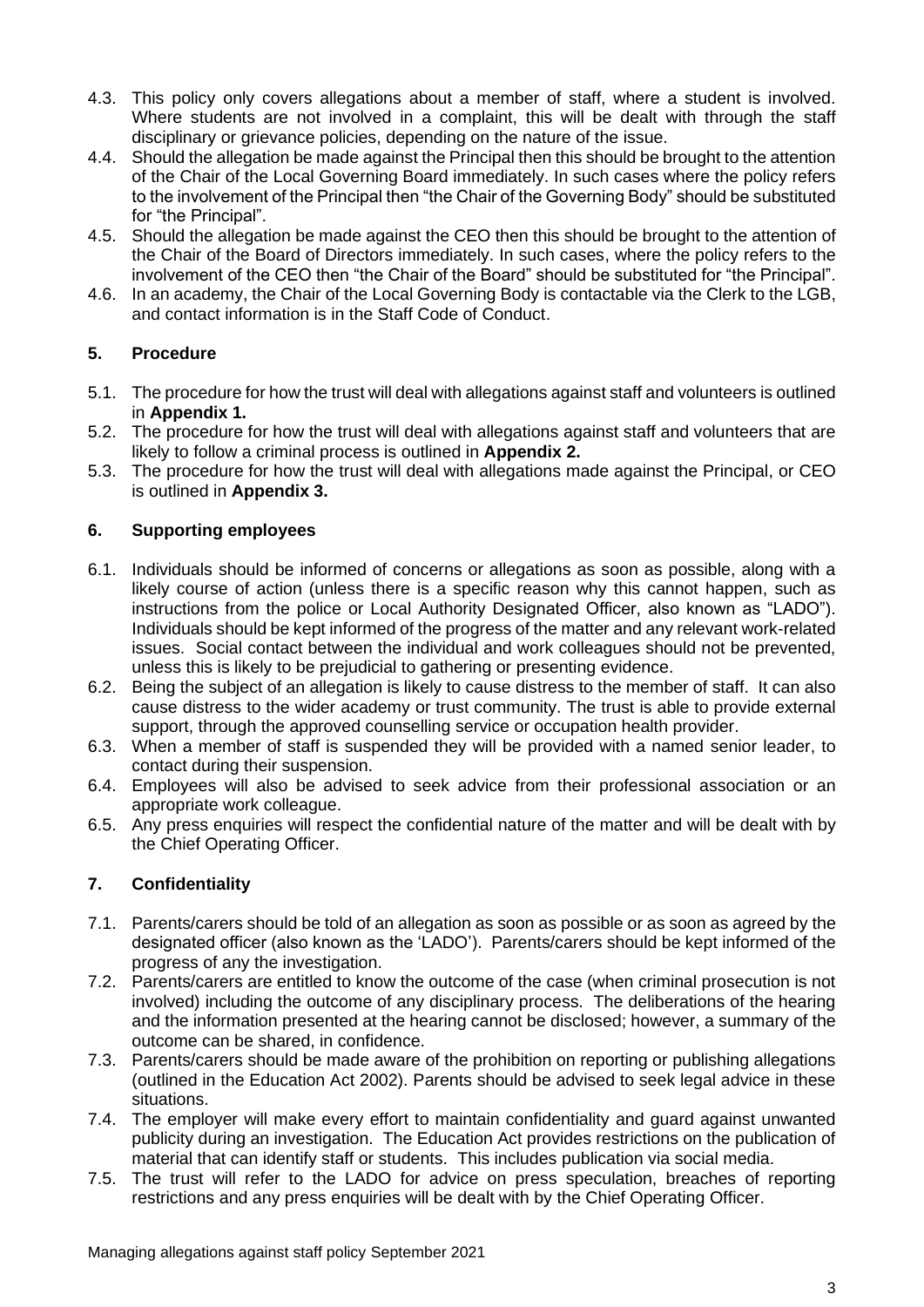# **8. Record keeping**

- 8.1. Records relating to investigations, other than those that show an allegation to be malicious, must be kept until the individual has reached normal retirement age or for a period of 10 years from the allegation, if that is longer.
- 8.2. Records are retained for the purposes of future reference requests and to clarify information on future DBS checks.
- 8.3. Cases where the allegation is proven to be false, unsubstantiated or malicious should not be included in employer references.

## **9. Timescales**

- 9.1. Cases should be investigated fairly and consistently with a view to resolving them as soon as possible.
- 9.2. Whilst the time taken to investigate and resolve individual cases will depend on a range of factors, generally the timescales below should be noted:
	- Where it is clear the allegation is unsubstantiated or malicious these should be resolved in one week.
	- 80% of cases resolved in one month.
	- 90% of cases resolved in three months.
	- Exceptional cases could take longer than twelve months.
- 9.3. At all points the individual must be kept informed of progress, and the reasons for any delays.

### **10. Roles and responsibilities**

10.1. The role of the Principal/CEO

- The role of CEO is to ensure that the policy is applied fairly and consistently across the trust.
- The role of Principal is to ensure that the policy is applied fairly and consistently across an academy.
- The CEO will take the role of Principal where an allegation is made against a member of trust staff (not based in an academy).
- The Principal will be kept informed of any ongoing investigations into allegations, but will not become involved in, nor have details linked to, the allegations. Any such knowledge would prejudice their possible involvement in any future appropriate action which the Principal may be advised to take. In addition, the Principal has to be clear that they are not taking any action that would prejudice the position of the individual under investigation.
- Issues relating to allegations are of a confidential nature in accordance with the trust's Child Protection Procedures. Information should only be shared on a "need to know" basis. Where it becomes apparent that there is a potential impact or perceived impact of any allegation on an academy community the Principal will inform the Chair or Vice Chair of the Local Governing Body. All details will be anonymised.

### 10.2. The role of the Directors/Governors

- The Directors/Governors will monitor, evaluate and review policies in line with statutory and best practice guidelines.
- The Board of Directors will approve this policy and is committed to ensuring that this policy is applied consistently and fairly.
- Directors/Governors (as appropriate) will receive a relevant factual statement provided by the HR Manager on serious cases. It is important that Directors/Governors should neither become involved in, nor have details linked to, the allegations. Any such knowledge would prejudice their possible involvement in any future appropriate action which the Directors/Governors may be advised to take. In addition, the Directors/Governors have to be clear that it is not taking any action that would prejudice the position of the individual under investigation.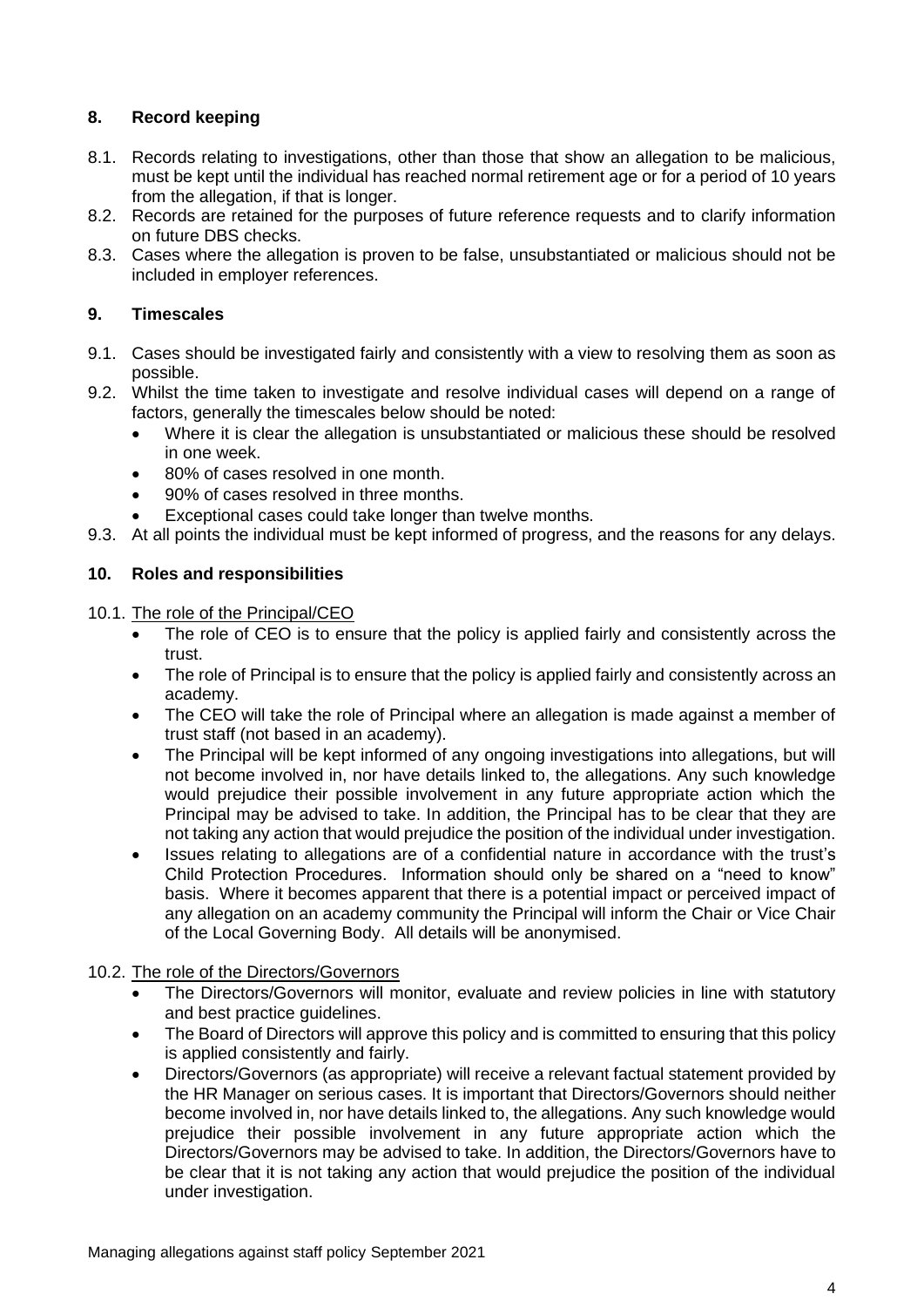• The Chair of the Local Governing Body will be involved when the allegations refer to the Principal, as outlined above; the Chair of the Board of Directors would be involved if the allegation referred to the CEO. When the outcome of the investigation is known and it is appropriate for the Board of Directors/Local Governing Body to deal with the matter, the Chair will decide the course of action that will be taken. This will be within the trust's agreed policies.

## 10.3. The role of the employee/other staff

- DSLs in each academy will ensure that the new staff induction programme in their academy ensures that new employees are made aware of the academy's child protection and safeguarding procedures. This includes introduction to the Staff Code of Conduct.
- Appropriate leaders and managers will ensure that when volunteers, supply teachers or other visitors are invited to work within an academy, they are made aware of the academy's child protection and safeguarding procedures.
- All staff will be familiar with policies and procedures relevant to Child Protection.
- All staff are responsible for attending relevant training events, undertaking training programmes, reading training materials and updating their professional knowledge.
- All staff are responsible for raising concerns, as outlined in this policy.
- All staff are responsible for their own professional conduct, including respecting the confidential and sensitive nature of dealing with allegations against staff.

### **11. Monitoring and Evaluation**

- 11.1. Through information sharing with each senior leadership team, supported by HR, each serious case will be discussed to establish if lessons can be learnt and policies and practices meet the needs of the academy or trust.
- 11.2. Any concerns will be bought to the Principal in the first instance.
- 11.3. The Director with responsibility for child protection will ensure that this policy meets statutory requirements.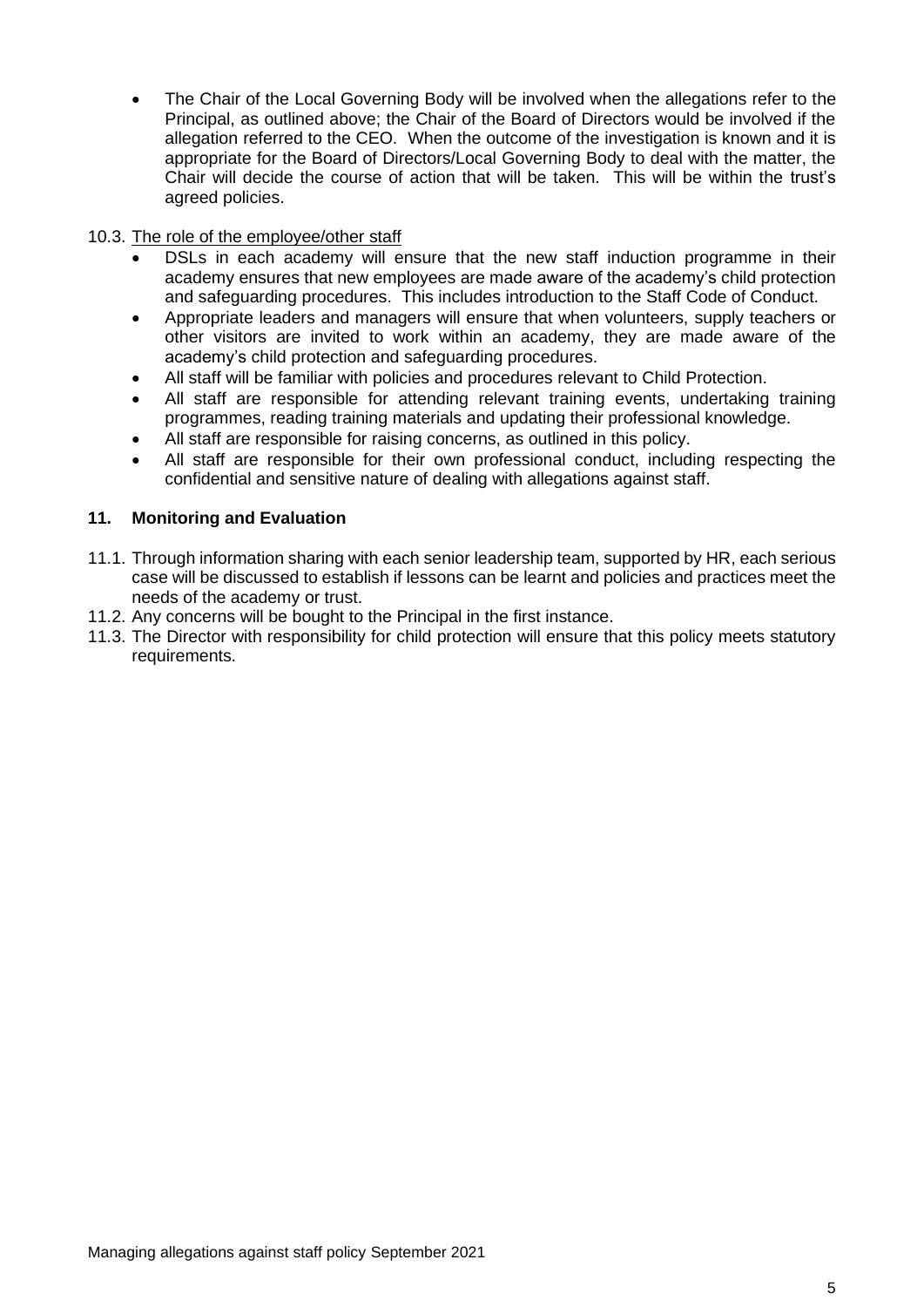# **Appendix 1**

This appendix details how allegations against staff will be dealt with.

## **1) Initial considerations and steps**

- a) The procedures for dealing with allegations needs to be applied with common sense and judgment. Not all allegations warrant consideration of a police investigation or enquiries by children's social care services.
- b) Any allegation of abuse by a member of staff against a student must be reported immediately to the Designated Safeguarding Lead (DSL) or the Principal. In the absence of either of these staff, an allegation should be reported to a deputy DSL.
- c) Where the allegation is against the DSL then the allegation must be reported to the Principal.
- d) Should the initial allegation first be made to any other member of staff, then that member of staff must either request the person raising the allegation to report it to the DSL or, if that is not possible, themselves pass details of the allegation to the DSL immediately.

## **2) Immediate response to an allegation**

- a) The student making the allegation should not be left alone, or with other students, until there have been consultations with the academy's DSL and a course of action agreed, including the appropriateness of the student remaining in the academy.
- b) The member of staff receiving the complaint must not seek to investigate the allegation themselves, interview or approach students about the matter.
- c) Where possible, details of the allegation should be obtained in writing using a statement form, signed and dated by the person receiving the allegation and the student or person who is making the allegation. The statement can either be completed by the individual or on their behalf but all statements must be countersigned by the person giving the statement as a true record.

## **3) Initial consideration of allegation**

- a) Should the allegation against the member of staff appear to meet any of the criteria outlined in 4.1.(main body of this policy), then the DSL, or other designated person, will report the allegation to the Local Authority Designated Officer (LADO) the same day that the allegation is received. The DSL will provide any further details of the allegation and the circumstances in which it was made.
- b) Where the allegation has been referred to the LADO the academy will not investigate the allegation at this stage. The academy will not act before receiving advice from the LADO on the appropriate action that needs to be taken. The discussion between DSL and LADO will consider whether there is evidence or information that establishes that the allegation is false or unfounded.
- c) Where the initial consideration has involved the LADO, the matter should not be brought to the accused person's attention until this has been agreed by LADO or at a strategy meeting.
- d) Where a serious allegation requires the intervention of children's social care services and/or the police the LADO will consult the appropriate agency.
- e) If the allegation is not patently false and there is cause to suspect that a student may be suffering or is likely to suffer significant harm, the LADO will make the decision whether or not a strategy meeting will be held, in accordance with their procedures. In these circumstances, the strategy discussion will be led by the LADO who will also invite representation from the academy. This will usually be a senior leader.
- f) If there is no cause to suspect that 'significant harm' is an issue, but a criminal offence might have been committed, the LADO may inform the police. Alternatively, either the LADO or the academy can advise parents that they have a right to refer the matter to the police, and this contact should be made directly by parents. The police will decide if a criminal investigation will take place. That decision is likely to involve the academy and other multi-agency partners. Please refer to **Appendix 2** for information on how allegations that are likely to follow child protection or criminal process and proceedings.
- g) If it is agreed, following investigation by the LADO, academy representatives, or police, that the matter falls into the category of inappropriate behaviour as opposed to child protection, then the academy may still pursue an internal investigation, in line with the Staff Disciplinary policy and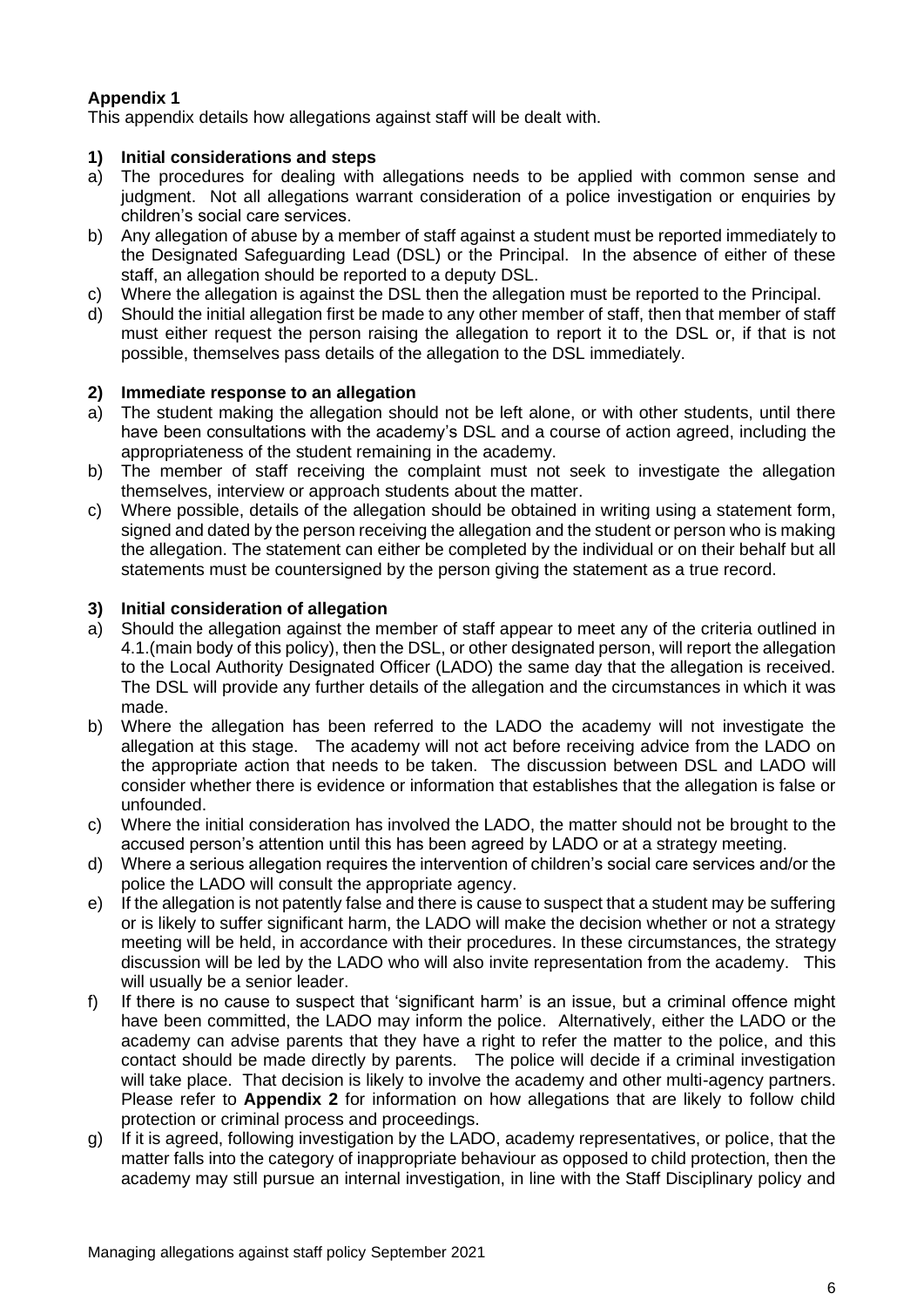procedures. An agreement will be made as to who will inform the parent/carer of this course of action.

- h) The DSL, or another designated person, will agree with the LADO what the course of action will be, and what will be communicated in writing to the individual. A representative of the academy (or the HR team, if this is more appropriate) will then follow up on any agreed actions.
- i) Where the allegation does not meet the criteria to refer to LADO but still raises a concern about the professionalism or behaviour of a member of staff, but not involving a criminal offence, the academy may still pursue an internal investigation, in line with the Staff Disciplinary policy and procedures.

## **4) Action following initial consideration**

- a) Following agreement with LADO, or where there is no LADO involvement, the academy will deal with the matter using its internal procedures. This ranges from taking no further action to using the disciplinary process, or to not use the person's services in the future (freelance or agency staff).
- b) The Principal will appoint a member of senior leadership to investigate the matter further. In exceptional cases, a member of trust senior leadership may be appointed as an investigating officer. This investigation will follow the investigation process and timelines outlined in the Staff Disciplinary policy.
- c) The trust will make the decision whether to suspend the member of staff during this investigation; to protect the individual, the investigation and staff and students. Suspension should not be the default position, and the individual should only be suspended if there is no reasonable alternative and HR advice should be sought. The process of suspension is outlined in the Staff Disciplinary policy.
- d) This investigation will inform whether disciplinary action will be considered and at all stages of the process the member of staff will have right to representation.
- e) In preparing their investigation, the investigating officer will pay particular regard to the following:
	- i) a list of potential witnesses, which will include the alleged victim.
	- ii) if the incident occurred in a classroom (or other public area), a random selection of students will be interviewed, if appropriate.
	- iii) assessing the credibility of the person making the allegation. In doing so, consideration should be given to the issues of listening to young people, treating each allegation seriously and professionally and ensuring that the person does not feel intimidated in making the allegation.
	- iv) consent from parents/guardian, if appropriate.
- f) In undertaking the investigation, the investigating officer will pay particular regard to the following:
	- i) the student should be listened to but not interviewed or asked to repeat the account.
	- ii) avoid questions, particularly leading questions.
	- iii) the student should not be interrupted when recalling significant events.
	- iv) all information should be noted carefully, including details such as timing, setting, who was present and what was said, in the child's own words. The account should be obtained verbatim or as near as possible.
	- v) care should be taken not to make assumptions about what the child is saying or to make interpretations.
	- vi) 'listened to' means just that; on no account should suggestions be made to children as to alternative explanations for their worries.
	- vii) all actions subsequently taken should be recorded.
- g) If, at any point, the investigating officer, becomes aware that there may be child protection issues emerging, the investigation will be stopped and referred to the LADO. See section 3a above.
- h) Once the investigation is concluded a recommendation will be made as to whether there is no case to answer, whether to move to disciplinary action or to deal with the matter through informal counselling. The LADO will be informed of this decision.
- i) In any case where Children's Social Care has undertaken enquiries to determine whether the student or students are in need of protection, the DSL will take account of any relevant information obtained in the course of those enquiries when considering disciplinary action. It is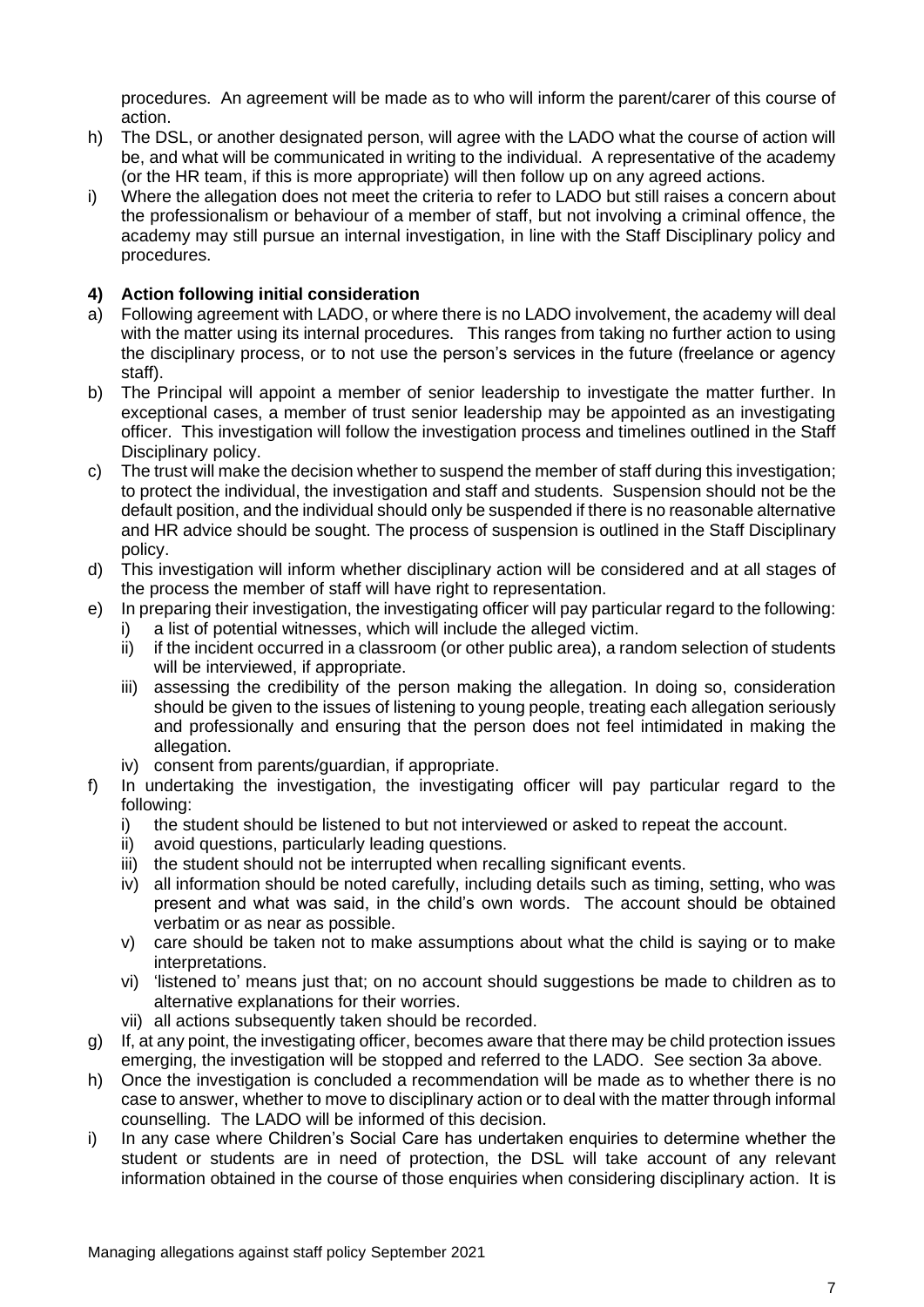expected that the LADO will continue to liaise with the academy, or trust representative, on the progress of the case and provide advice or support, as required or requested.

## **5) Outcome of investigation**

- a) The following definitions should be used to determine the outcome of allegation investigations:
	- **Substantiated:** there is sufficient evidence to prove the allegation.
	- ii) **Malicious**: there is sufficient evidence to disprove the allegation and there has been a deliberate act to deceive.
	- iii) **False:** there is sufficient evidence to disprove the allegation.
	- iv) **Unsubstantiated**: there is insufficient evidence to either to prove or disprove the allegation. The term, therefore, does not imply guilt or innocence.
	- v) **Unfounded**: this reflects cases where there is no evidence or proper basis which supports the allegation being made.

Each outcome is dealt with below:

### **6) Outcome of investigation** - **Substantiated**

- a) If the investigation concludes that the matter is substantiated then it would usually move to a disciplinary hearing following the Staff Disciplinary Policy. If the matter is not serious enough to pursue a full disciplinary hearing, then the employee may be issued with a management instruction, as outlined in the Staff Disciplinary Policy.
- b) Documents relating to an investigation must be retained in a secure place, together with a written record of the outcome of the investigation. Where disciplinary action has been taken this will be retained on the member of staff's personal and confidential file in accordance with the Staff Disciplinary Policy.
- c) If the member of staff is dismissed or resigns before an investigation is complete the process should still be followed. The individual should be made aware of this and informed about the employer's statutory duty to refer to the DBS and Teacher Regulations Agency (TRA), for their consideration. It is important to reach and record a conclusion in all cases to ensure the safety or welfare of children.
- d) The trust will not agree to a settlement agreement or agreed resignation in which the employee seeks to avoid a full investigation and/or referral to the DBS and or TRA. Refer to most recent statutory guidance (e.g. KCSIE 2021) for further advice.

### **7) Outcome of investigation** - **Malicious, False, Unsubstantiated and Unfounded**

- a) If the investigation concludes that the allegation is malicious there will be no further action against the member of staff. Documents relating to malicious allegations will be removed from personnel records.
- b) In the case of malicious allegations, the Principal will, if appropriate, seek to discipline the student making the allegation. (The academy will determine whether the student needs further support or whether the allegation could be an indicator of other concerns before agreeing a sanction).
- c) If the investigation concludes that the allegation is false there will be no further action against the member of staff.
- d) If the investigation concludes that the allegation is unsubstantiated there will be no further action against the member of staff.
- e) The investigation may conclude that the allegation is unfounded. This would be used to reflect cases where there is no evidence or proper basis which supports the allegation being made. It may also indicate that the person making the allegation misinterpreted the incident, was mistaken about what they saw or may not have been aware of all the circumstances. In these cases, there will be no further action against the member of staff.
- f) In all cases, the member of staff will be informed, in writing, of the outcome and any other action taken. In all cases, the Principal should consider if informal counselling would be appropriate to support the member of staff and avoid difficult situations in the future.
- g) Documents relating to an investigation (other than allegations shown to be malicious) must be retained in a secure place by the academy, together with a written record of the outcome of the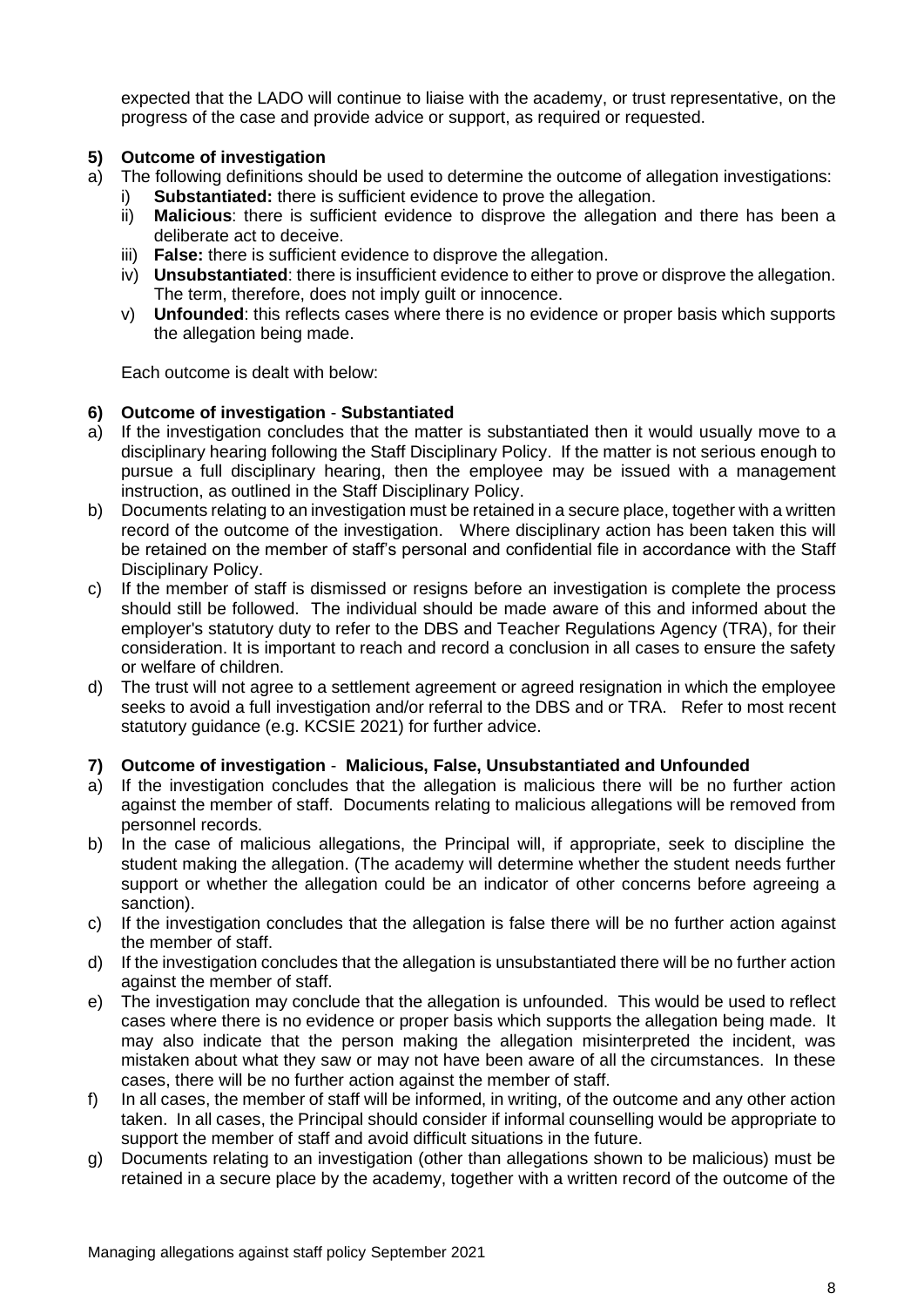investigation and any support provided. This will be retained on the member of staff's personnel file with copies provided to the individual.

## **8) Informal counselling**

- a) If following investigation, it is recommended not to proceed with disciplinary action but there is a need to support the employee in terms of understanding their professional expectations, the Principal can agree one, or a combination of the following actions:
	- consider whether support, counselling and/or informal professional advice for the employee is appropriate and the form this might take and make arrangements to offer such appropriate support to the employee.
	- consider whether CPD, or other training is appropriate, the form this might take and appropriate arrangements.
	- a temporary change in role or other duties the employee should undertake whilst they seek this support/CPD.

### **9) Supply Teachers**

- a) In the event of a complaint about a supply teacher, the Administration/Cover manager should be contacted and will make the necessary communication with the supply agency, based on HR advice.
- b) In all cases, the trust will co-operate with the supply agencies procedures and policies in dealing with complaints about their staff.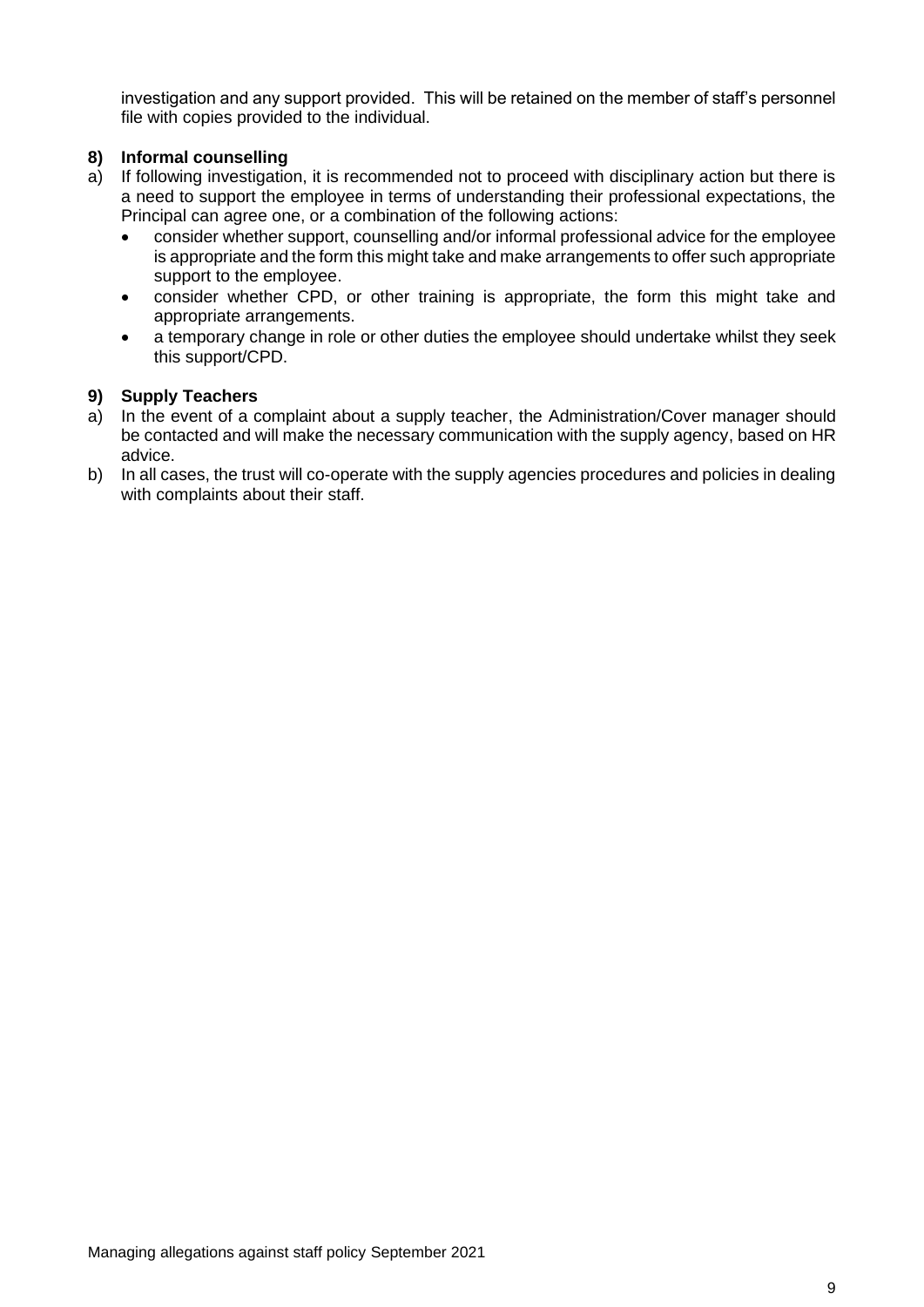# **Appendix 2**

This appendix details the procedures for dealing with allegations made against staff or volunteers that are likely to be dealt with under child protection or criminal proceedings.

## **1. Actions following the strategy meeting**

- 1.1. Following discussion at the strategy meeting, the police will decide if the complaint is a criminal offence or a child protection matter.
- 1.2. At this point the police will liaise with the individual and inform and update the Principal or DSL of how their investigation is progressing.
- 1.3. Where the police are intending to pursue a criminal investigation, the trust will make the decision as to whether the member of staff should be suspended. HR advice should be sought where criminal investigations are being considered.
- 1.4. Suspension will be considered, in line with the Staff Disciplinary policy. This decision will be based on the Principal's risk assessment of the situation and all alternatives to suspension should be considered.
- 1.5. If the trust suspends the member of staff they will be given a named member of senior leadership to contact during their suspension.
- 1.6. The matter will be treated as strictly confidential and the academy will not take any action that is likely to prejudice or impact the police investigation. Advice will be sought from the police throughout.
- 1.7. If following the risk assessment, the trust decides not to suspend the employee then provision will be made to ensure that contact with the alleged victim is avoided and any other risks to the academy is minimised. Supervision maybe required. Refer to KCISE 2021 for further advice on alternatives to suspension.

### **2. Actions following police investigation – No further criminal action**

- 2.1. Following the police investigation, the police will update the academy (or trust) representative and LADO of the outcome. If there is no criminal action the trust will then make the decision whether an internal investigation is required, based on whether the individual's actions could constitute inappropriate behaviour or conduct.
- 2.2. If the member of staff is suspended during this investigation, a decision will be made as to whether the suspension remains in place during the internal investigation. HR advice should be sought at this stage.
- 2.3. When the matter has been referred to the police, it should be understood that, where a police investigation has been undertaken the outcome may be that there is "insufficient evidence to proceed". It is normal for this to be the only recorded statement made by the police where they have not taken any further action against a person against whom allegations have been made. This outcome refers to a criminal investigation and the academy may still pursue an internal investigation.

### **3. Actions following police investigation – Criminal action**

3.1. Following the police investigation, the police will update the academy (or trust) representative of the outcome. If the police intend to pursue criminal action (including issuing a caution), the trust may pursue disciplinary action in line with the Staff Disciplinary policy.

### **4. Actions during police investigation**

- 4.1. Depending on the nature of the allegations and advice from the police, employees should be aware that the trust can pursue internal disciplinary action during the police investigation.
- 4.2. Any internal investigation would need to recognise the confidential nature of the police investigation and not prejudice this criminal investigation.